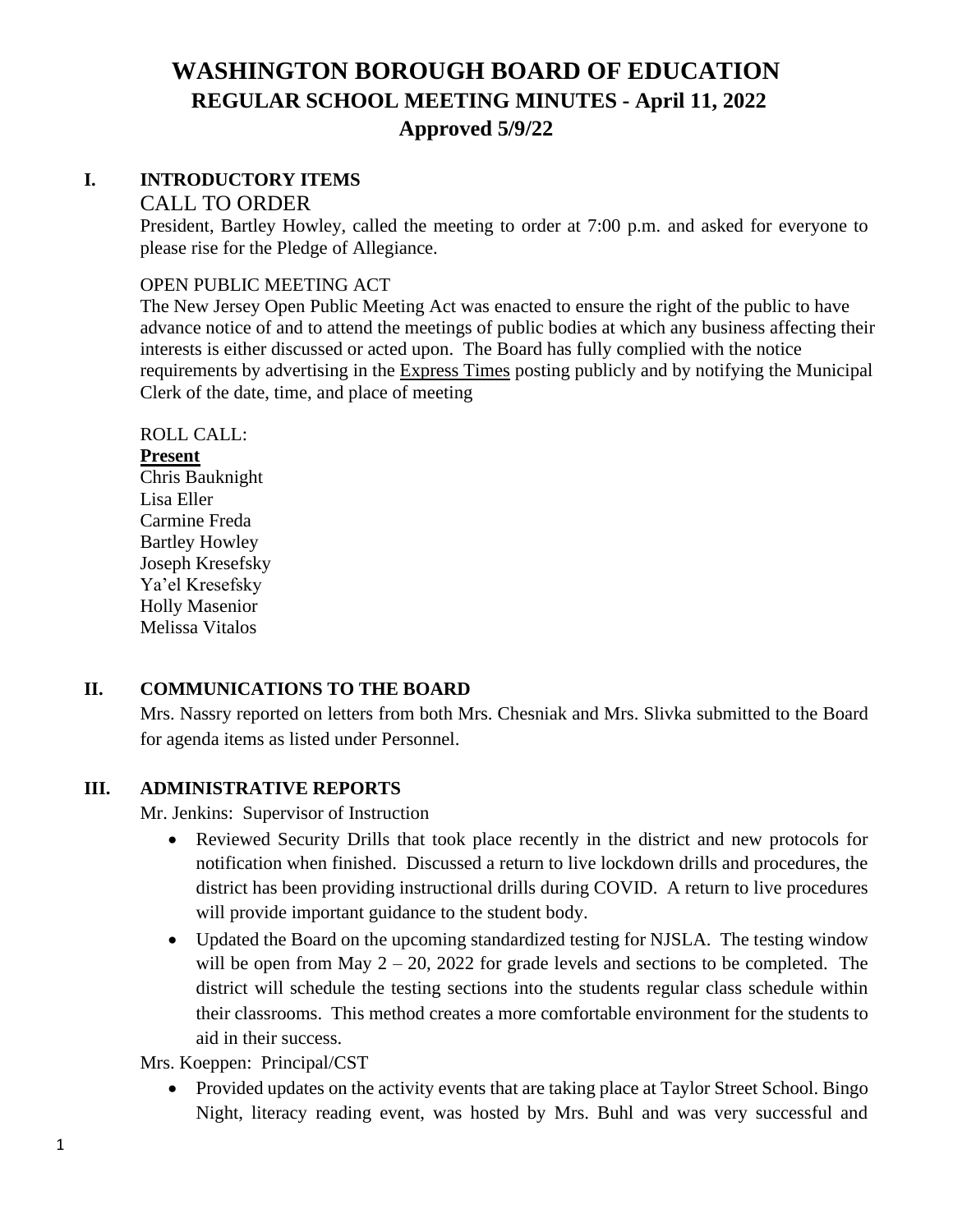popular. This year was funded by grant, and hopefully will be able to host again next year. Mrs. Ledwith hosted a Market Day event, to enhance math and entrepreneurial skills, students were able to buy and sell various products within the different classrooms. Some upcoming events include Grand Faloons, to support the science curriculum and Moving Up Day, which First grade students will have the opportunity to visit Memorial School for the day. Field Day for K-Gr.1 and a Trike-A-Thon for preschoolers with fundraising efforts to support St. Jude's Children Hospital.

Mrs. Nassry: Superintendent

• Provided updates on activities taking place at Memorial School including, Battle of the Books, Reading Club and Yearbook Club. Yearbook Club is finalizing the yearbook with the publisher, so that they will be ready by the end of the school year. Warren Hills Peer Leaders are meeting with Sixth grade students, virtually. The grade level teams are working on year end activities for students, Field Trips haven't been taking place, mainly due to deposits and transportation arrangements are required early in the school year and there was too much uncertainty for this year.

## **IV. PUBLIC COMMENT –** Opened at 7:10 p.m.

- Inquiry from parent, Laurie Koziol, whether students would have the option to be able to take the district chromebooks home for the summer to support continued learning. *Mrs. Nassry responded that she would look into the feasibility, summer months is when the chromebooks undergo maintenance and support upgrades.*
- Ann Kaspereen, teacher, congratulated the Board for their efforts with the 1:1 technology initiative in the district. She also inquired on the district calendar for the current year.

Upon no further comments from the public, Mr. Howley closed open public comment at 7:13 p.m.

### **V. ACTION ITEMS:** Superintendent's Recommendations

CONSENT AGENDA**:** Matters listed within the consent agenda have been referred to members of the Board of Education for reading and study are considered to be routine and will be enacted by one motion.

### **A. Consent Agenda Motion: BOARD AFFAIRS**

Motion made by Lisa Eller, seconded by Chris Bauknight, to approve the following board affairs agenda item **1.1-1.10**.

Motion carried by affirmative roll call vote, with abstention by Mrs. Kresefsky on items 1.6, 1.7, 1.9.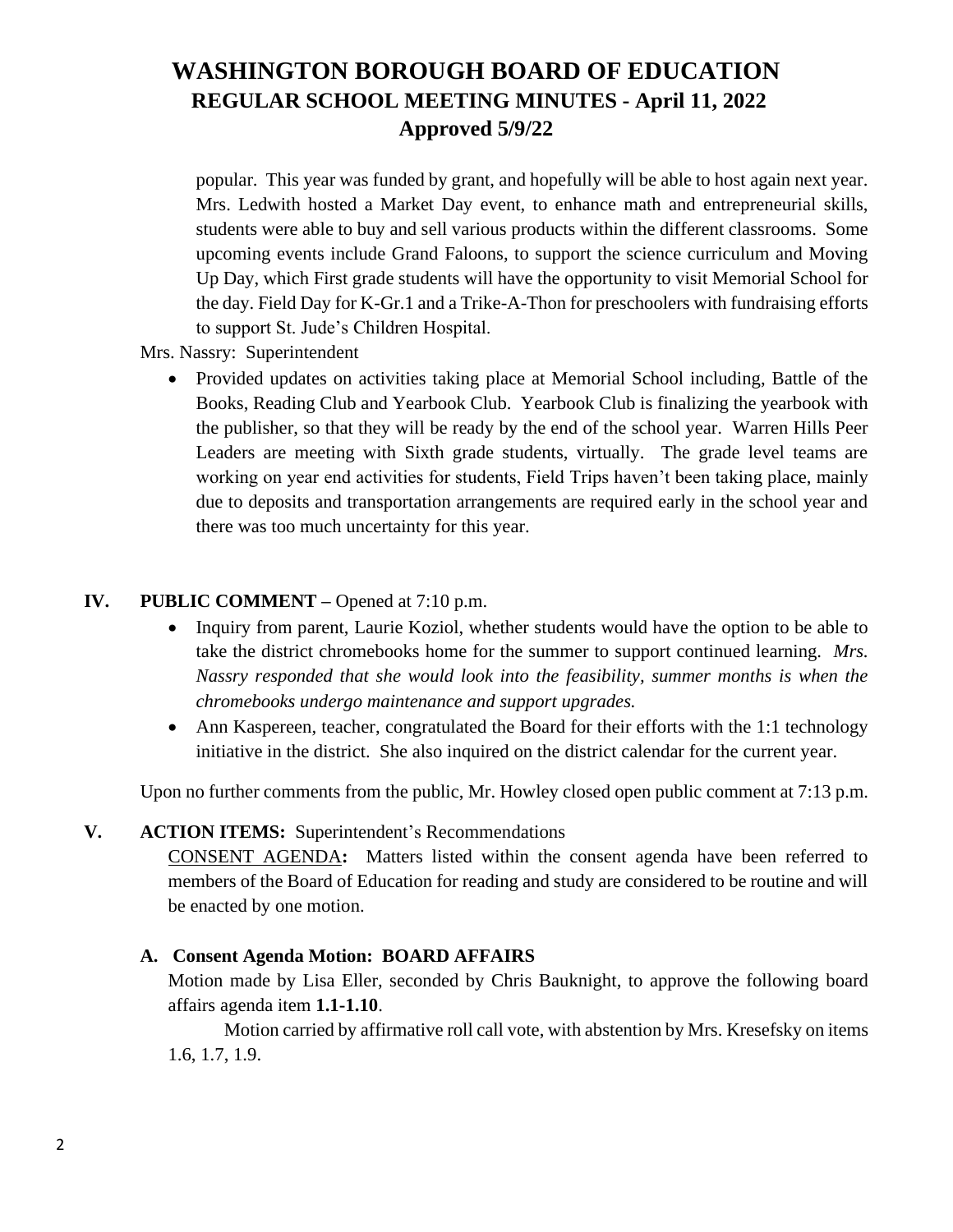- 1.1 To approve the minutes of the March 21, 2022 regular meeting.
- 1.2 To approve the minutes of the March 21, 2022 executive session meeting.
- 1.3 To entertain the second reading of Policy 2415.05 Student Surveys, Analysis, Evaluations, Examinations, Testing or Treatment (M) (Revised)
- 1.4 To entertain the second reading of Policy 2431.4 Prevention and Treatment of Sports-Related Concussions and Head Injuries (M) (Revised)
- 1.5 To entertain the second reading of Policy 2622, Student Assessment (M) (Revised)
- 1.6 To entertain the second reading of Policy 3233, Political Activities (Revised)
- 1.7 To entertain the second reading of Policy 5541, Anti-Hazing (M) (New)
- 1.8 To entertain the second reading of Policy 7540, Joint Use of Facilities (Revised)
- 1.9 To entertain the second reading of Policy 8465, Bias Crimes and Bias-Related Acts (M) (Revised)
- 1.10 To entertain the second reading of Policy 9560, Administration of School Surveys (M) (Revised)

## B. **Consent Agenda Motion: BUSINESS AFFAIRS**

Motion made by Carmine Freda, seconded by Holly Masenior, to approve the following business affairs agenda item **2.1** through **2.10.**

Motion carried by affirmative roll call vote, with abstentions by Mr. Kresefsky on item 2.5 and Mrs. Kresefsky on item 2.5.

- 2.1 To approve, on the recommendation of the Superintendent, the acceptance of the financial reports of the Board Secretary and the Treasurer for the month of March 2022 and further that, in compliance with N.J.A.C. 6A:23A-16,10(c)f, The Board of Education certifies that as of March 31, 2022, after review of the secretary's monthly financial report and upon consultation with the appropriate district officials, to the best of our knowledge, no major account has been over expended in violation of N.J.A.C. 6A:23A-16.10(a) and that sufficient funds are available to meet the district's financial obligations for the remainder of the fiscal year.
- 2.2 To approve the 4/11/22 current expense regular account bill list.
- 2.3 To approve the budget transfers as presented.
- 2.4 To accept 2020 Security Grant funds to support security upgrades required for compliance measures of Alyssa's Law (A764).
- 2.5 To approve the Comprehensive Equity Plan Statement of Assurance 2022-2023
- 2.6 To retroactively approve Home/Bedside Instruction Agreement with LearnWell for Student #2496838174 commencing 3/21/22 and ending 3/24/22 in the amount of \$47.00 per hour not to exceed 10 hours of educational services per week.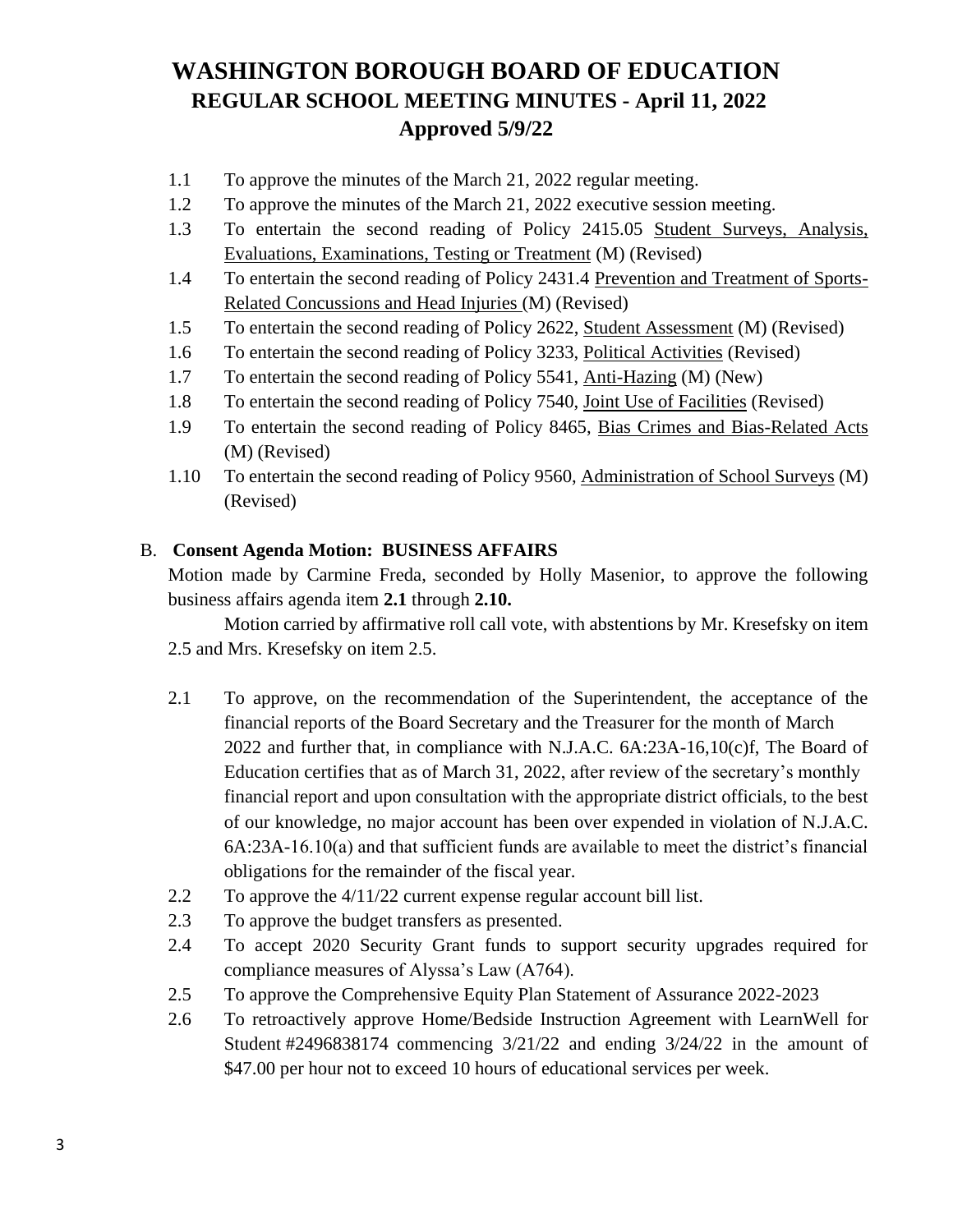- 2.7 To approve a Shared Services Agreement with the Oxford Township Board of Education for the purpose of sharing a World Language Teacher for the 2022-23 school year whereas the Oxford Township Board of Education will reimburse the Washington Borough Board of Education 50% of the total cost of the overall pay and benefit package of Carmen Padilla who will serve as the World Language Teacher of record.
- 2.8 To award a contract to The JDM Group for E-Rate Category 2 services in the amount of \$88,902.16, for e-rate eligible upgrades to district internet connectivity.
- 2.9 To award a contract to Data Network Solutions for E-Rate Category 1 services, effective July 1, 2022, with e-rate eligible monthly costs of \$2,080 for districtwide internet service.
- 2.10 To approve submission of the 2022 School Safety Grant application in the amount of \$4,500 to the New Jersey Safety Insurance Program

## C. **Consent Agenda Motion: PERSONNEL AFFAIRS**

Motion made by Lisa Eller, seconded by Melissa Vitalos, to approve the following personnel affairs agenda item **3.1** through **3.5**

Motion carried by affirmative roll call vote, with abstentions by Mr. Kresefsky on item 3.5 and Mrs. Kresefsky on item 3.5

- 3.1 To approve the comprehensive student and staff attendance data *(with all fire drill reports, if applicable)* for the Month of March, 2022.
- 3.2 To continue a medical leave of absence, for employee # 111229, effective on March 28, 2022 to April 18, 2022, working half days and utilizing half sick days (per contract).
- 3.3 To approve Mrs. Erica Chesniak to move from Step 6M+15 (\$64,180.) to Step 6M+30 (\$64,725.) on the 2021-2024 W.E.A. salary guide effective May 1, 2022.
- 3.4 To approve a FMLA maternity leave of absence request for Mrs. Katelyn Slivka, from September 1, 2022, to October 28, 2022 utilizing 10 sick days, then commencing NJFLA leave for 12 weeks from October 31, 2022 to January 25, 2023 and returning to work on January 26, 2023.
- 3.5 To approve the appointment of Jacqueline Nassry as the Superintendent of the Washington Borough School District for a term beginning July 1, 2022 and expiring June 30, 2027 with an initial base salary of \$150,000, and to approve the employment agreement between the Board and the Superintendent, which has been approved by the Executive County Superintendent, and to authorize the Board President and Board Secretary to execute the agreement on behalf of the Washington Borough Board of Education.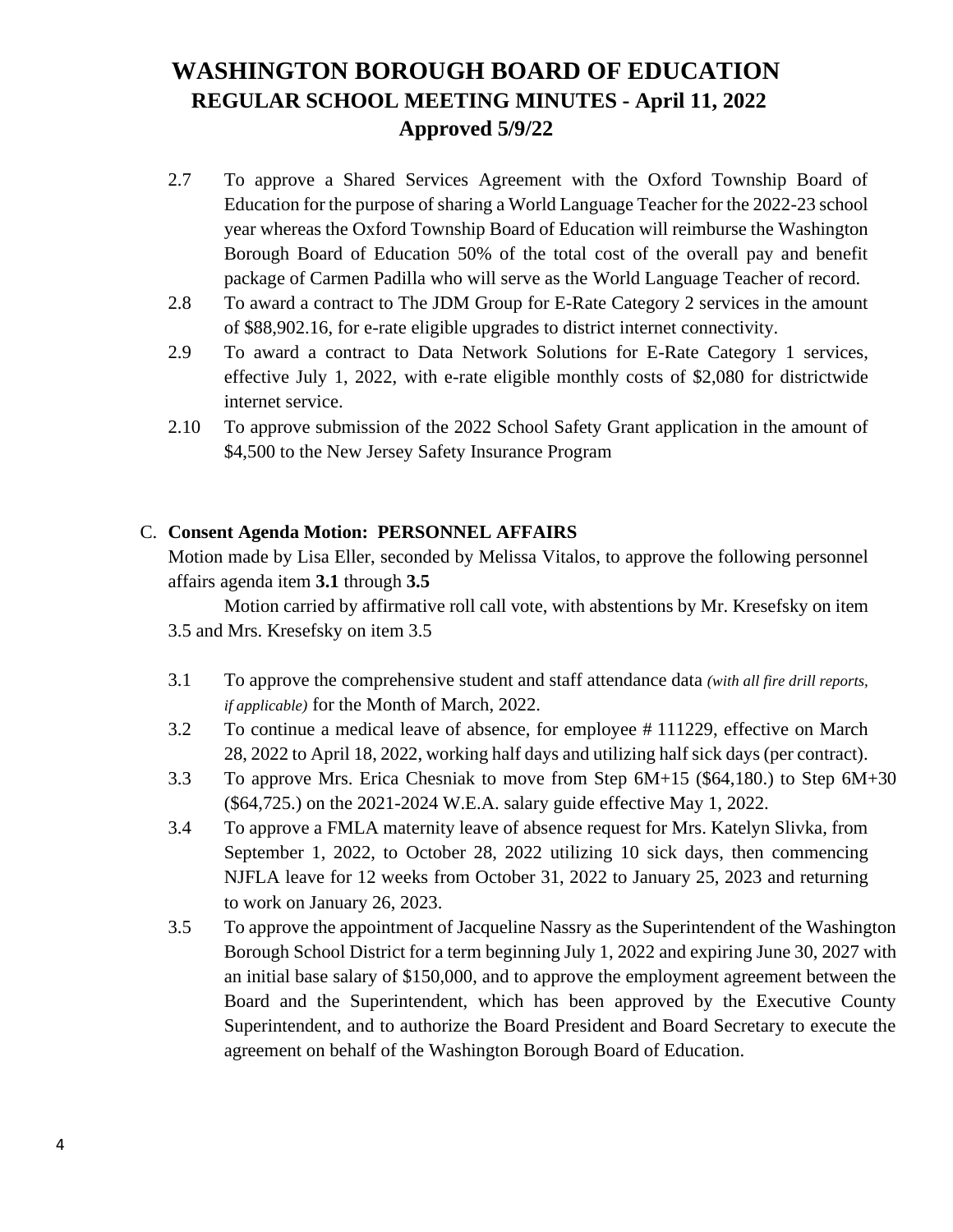## D. **Consent Agenda Motion: SCHOOL AFFAIRS**

Motion made by Chris Bauknight, seconded by Lisa Eller, to approve the following school affairs agenda item **4.1-4.3.**

Motion carried by affirmative roll call vote.

- 4.1 To affirm the administrative decision to revise the 2021-2022 school calendar to add 2 additional compressed days, scheduled at the discretion of administration so that staff may participate in in-service/professional development, and that May 27 and June 15, 2022 will now be compressed days.
- 4.2 To approve a final copy of the 2022-2023 Washington Borough School Calendar.
- 4.3 To affirm the administrative decision regarding the following HIB case: System assigned incident #9.

### **VI. EXECUTIVE SESSION:**

Motion made by Melissa Vitalos, seconded by Lisa Eller, to adopt the following resolution to enter into executive session at 7:16 p.m.

Motion carried by affirmative voice vote.

This executive session is expected to last about 20 minutes. The general nature of the subject matter to be discussed is Board Vacancy.

It is anticipated that action pursuant to this executive session will be taken.

**WHEREAS**, Section 8 of the Open Public Meetings Act, Chapter 231, P.L. 1975 permits the exclusion of the public from a meeting in certain circumstances; and

**WHEREAS**, this public body is of the opinion that such circumstances presently exist.

**NOW, THEREFORE, BE IT RESOLVED** by the Washington Borough Board of Education, County of Warren, State of New Jersey, as follows:

- 1. The public shall be excluded from discussion of and action upon the specified subject matter.
- 2. It is anticipated at this time that the above stated subject matter will be made public upon resolution of all information discussed.
- 3. This Resolution shall take effect immediately.